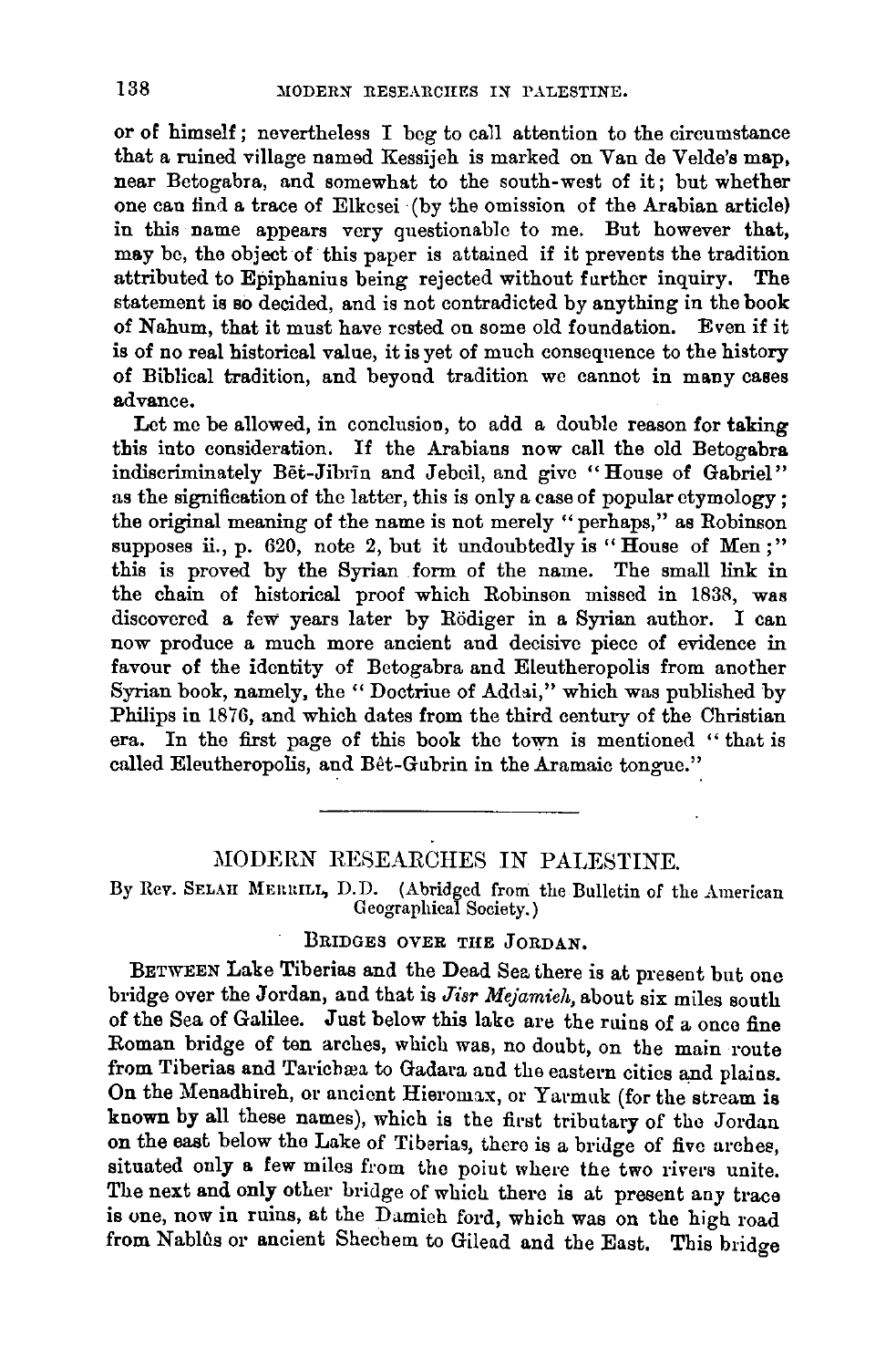was originally Roman work, but there are evidences of extensive repairs  $b$ v the Moslems or Crusaders. On the east side the bank is quite low, and the wide flat at that point is often overflown; hence it was necessary to build a causeway across the low ground, which was done at great expense. I traced 450 feet of this causeway or eastern approach to the bridge, which was supported on arches, nine of which remain. The original length of this causeway was probably one hundred or more feet greater than that indicated by the figures which I have just given. The foundations of the abutments at the eastern end are still perfect. The bridge itself over the river must have been not far from one hundred feet in length. Formerly there were ruined piers in the stream, and my Arab guides said they used to swim to them; but they have been washed down by floods and are no longer visible. The foundations on the western side have likewise disappeared.

Roman civilisation demanded the convenience and luxury of substantial roads and bridges; and when. some civilised power again gets control of Syria and the Holy Land, we may expect that these conveniences for travel and commerce will be restored.

At the present time, at Damieh, and also at Jericho, there are ferryboats, run by strong ropes, which are stretched across the river. Oncein the Bible, when David returned from Mahanaim, a ferry-boat is mentioned for carrying across the household and goods of the king (2 Sam. xix. 19).

### WATER SUPPLY AND IRRIGATION.

The exploration which I conducted was the first that has ever been made of the entire valley on the east side of the river between the Lake of Tiberias and the Dead Sea. The general width of this half of the valley is from three to four miles, while in the Succoth region and on the Shittim plain it is from six to eight miles. The northern part of this valley, including all the portion between the Lake of Tiberias and the Jabbok, is not a desert, as has been supposed; for no less than a dozen streams, besides two respectable rivers-the Jabbok and the Hieromax or Manadhireh-flow down upon it from the hills, and most of them are living, *i.e.*, they flow all summer. The Hieromax is nearly as large as the Jordan itself where this leaves the lake. In February and March. this portion of the valley resembles New England in the month of June. The soil is then burdened with its own productions. By the last of May the weeds, thistles, and wild mustard have become so rank that they are. as high as a man's shoulders on horseback, and it is almost impossible to drive a horse through them. This portion of the valley is, perhaps. thirty-five miles in length.

South of the Jabbok or Zerka, for about twenty miles, or as far down as Wady Nimrin, the soil is quite barren, except during the winter months, because there are no fountains or streams among the hills to send down water upon the plain. It may be necessary to state that the barrenness of the soil in this portion of the valley is only apparent,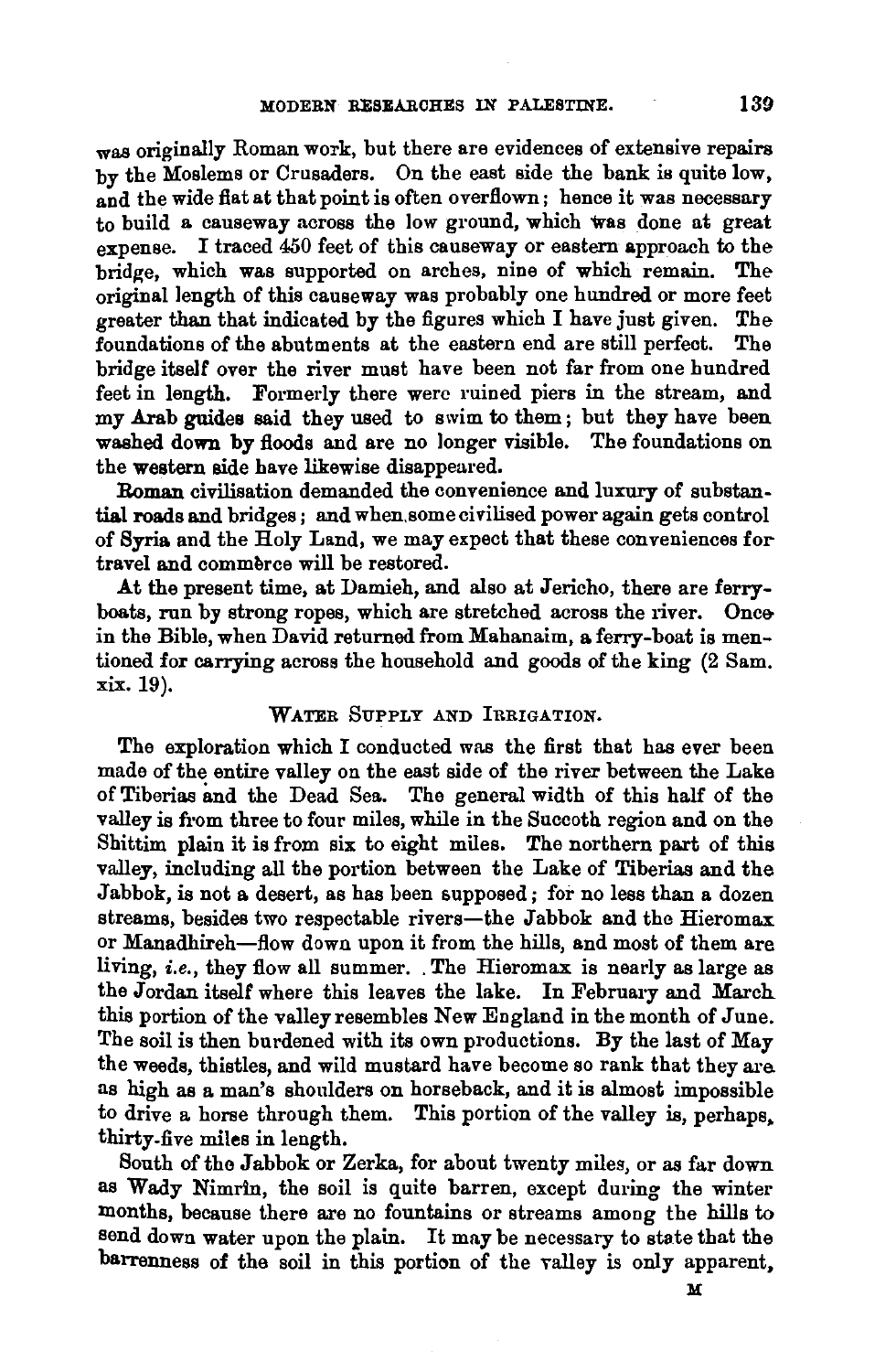aince it is naturally fertile, and, if it could be irrigated, would become as frnitful as a garden.

From Wady Nimrin to the Dead Sea, a distance of about fifteen miles, lies the great Shittim plain, watered by three copious streams, which make it a rich and beautiful oasis. The Bible, in speaking of the eastern half of the Jordan plain, divides it according to the natural oases, which doubtless existed then as they do at present, namely, Beth-haran, Beth-Nimrah, Snccoth, and Zaphon. The Talmud, in its physical divisions of that portion of Perea, follows the same order as the Bible (Josh. xiii. 27). Beth-haran was the south and middle portion of the Shittim plain; Beth-Nimrah was the northern portion; Succoth was the region just north of the Jabbok; while Zaphon, meaning the north, ran up to the Sea of Galilee. (The Talmud, however, appears to identify Zaphon with the oasis about Wady Rajib, where the city Amathus stood, which is now represented by Tel Ammata).

I have made a careful examination of the Jordan valley on the east side of the river, throughout its whole extent, with special reference to its being irrigated from the Jordan itself, and I am oonvinced that the project is a very feasible one. Every square mile not now irrigated could be watered from the Jordan, and the expense for dams and canals woold be small compared with the large amount of valuable land that would thus be made productive. If we reckon the valley at seventy miles in length, and three miles in average width, we should have one hundred and ten square miles of land as fertile as any prairie, and which, at twenty-five bushels per acre, would produce between three millions and four millions of bushels of wheat. In this calculation it will be observed that I make no estimate for the valley on the west side of the river.

Here is a vast valley, and the means for making it one of the most fertile and productive on the globe, lying side by side, waiting for the skill of man to bring them into conjunction.

It is an interesting fact that while in the valley itself there are almost no ruins, there are a good many in the foot-hills; and these are situated in every case on the watercourses which I have mentioned, in such a way that while they had a good head of water in the fountain or stream behind them, they had spread out before them the fertile plain with its marvellously winding river, beyond which the hills of Western Palestine rose in grandeur. I have visited thirteen such ruins, and some of them I judge to have been places of wealth and importance.

Hit should be objected that this valley, on account of the malaria and terrible heat, could not be inhabited, these ruins can be pointed to as evidence of its former condition of populousness and prosperity. Besides these ruins in the foot-hills, there are others on some of the tels or mounds in the Jordan valley, particularly those on the Shittim plain.

It should also be mentioned that certain tribes of Arabs live in the valley nearly or quite all the year round. People born there can live there well enough.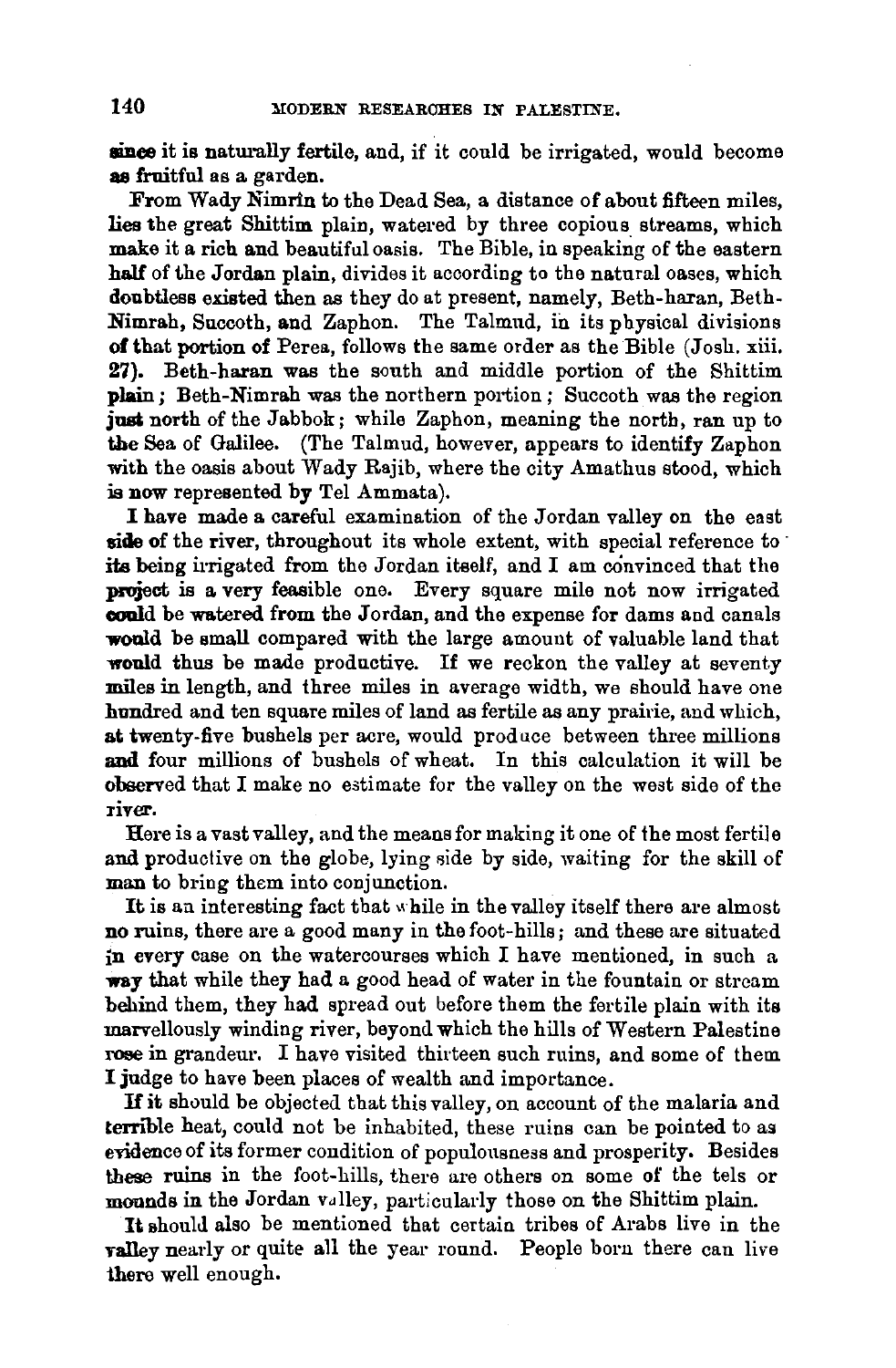#### HoT SuLPHUR SPRINGs.

One of the interesting facts connected with the Jordan valley is that of the *Hot Sulphur Springs,* which exist at various points. Those at Tiberias are best known, perhaps, because they were very famous as a healthful resort in antiquity, and are still frequented by multitudes from all parts in search of health or pleasure. South of the Lake of Tiberias, and about one hour above the point where the Hieromax leaves the hills, are the hot springs of Gadara. Between this and the Jabbok I succeeded in bringing to light two groups of hot springs not previously known-at least they are not mentioned by Ritter or Robinson, or even in the recent scientific work of Lartet. One of these is just north of the site of ancient Pella, on Wady Hammat Abu Dhableh, and the other is at the mouth of Wady Zerka. At Tel el Hammam, on the Shittim plain, there is another, and east of the Dead Sea, on the Zerka Main, is the famous group to which the Greeks gave the name of *Oallirrhoe.* 

There is good reason for supposing that the springs at Tel el Hammam. on the Shittim plain, are those which Herod the Great visited during his last illness.

The springs at Tiberias and Callirrhoe are the hottest, while those at Callirrhoe and Gadara send forth the greatest volume of water. I was most interested in those at Gadara. There are four of them in one group, and a few miles up the valley is another, almost equal in size to the four just mentioned combined. The temperature of these springs is respectively, 115°, 103°, 92°, 83°, and 112°. That one which has  $103^\circ$  temperature is the largest of the group of four, being sixty or more yards in length by thirty in width, and the average depth of the water is six feet. In it is a small floating island, covered with canes and reeds. I swam in this spring as many as fifty strokes in a straight line, and a more delightful bathing-place I never saw. That one which has 115<sup>\*</sup> temperature I found was a little hotter than 1 could endure, although the Arabs who frequent the place prefer it.

As these springs are considered healthful, some suitable for one and others for other complaints, the ground about them is by common consent regarded as neutral, and friends and foes meet here in peace. If the water flowing from the three hottest of the four springs forming the group just referred to were united, I estimate it would form a stream twenty feet in width and eighteen inches in depth, with a rapid current.

There are extensive ruins about these springs, including a beautiful theatre. After the destruction of Jerusalem, the Jews had a flourishing school at Gadara, and the rabbis used to visit these springs and walk for recreation along the bank of the river. If El Hamma, as this place is now called, could be rebuilt, it would become not only one of the most attractive resorts in Syria, but one of the most interesting in the whole world. At present it seems a pity that these delightful and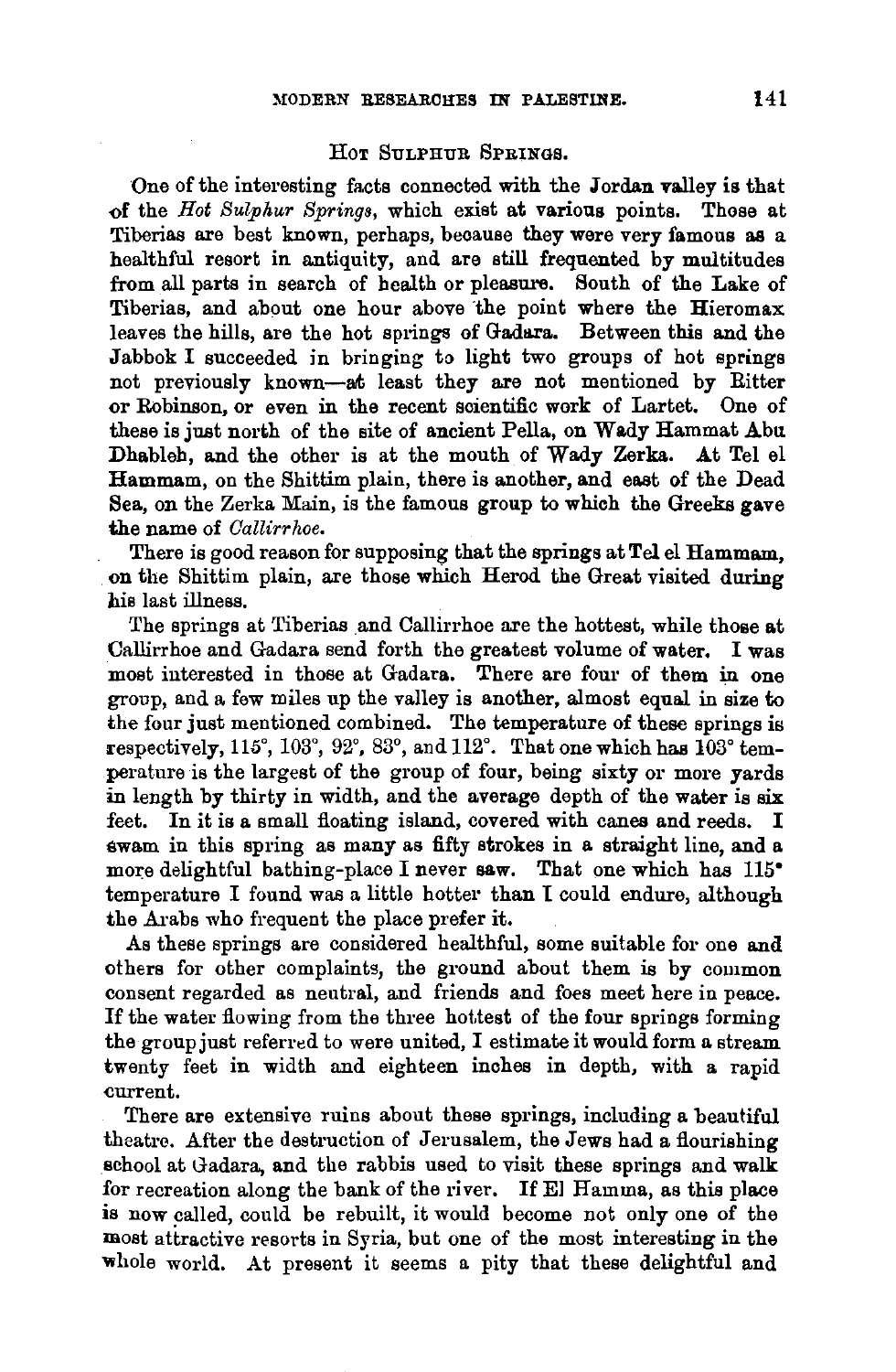healing waters should flow on for ever without being enjoyed by those who would both appreciate and be benefited by them.

In connection with the hot spring which I discovered near Pella, at Wady Hammat Abu Dhableh I found also a fine natural bridge spannisg the deep ravine just above the spring. It is from twenty to thirty feet wide, eighty to one hundred feet high, about two hundred feet long, and its single great arch is twenty-five or thirty feet in height at the highest point. The Wady runs from east to west, the banks are very steep, and the bridge forms a striking object when looked at from below.

## .ARTIFICIAL TBLS OR MOUNDS.

I wish also to call attention to the *tels* or mounds which exist in the Jordan valley, because, as some of them are wholly or in part artificial, they carry us back to the Canaanite, or to the pre-Canaanite period, and may help us in solving the problem of the site of the "cities of the plain " that were destroyed.

These mounds appear in groups. There are some interesting ones around Lake Merom, on the Upper Jordan. Again, in the Succoth region, just north of the Jabbok, there is a second group. And, finally, on the Shittim plain there is a third cluster, which deserves our careftd study.

Independent of any historical evidence on this point, I think my researches have established the fact that, with regard to the Jordan valley, the flat land was never occupied by cities and towns of importance, but that these were situated either in the foot-hills or upon natural or artificial mounds in the plain. In connection with the lowland8, cities are several times mentioned in the Bible as occupying *tels* ; while in the valleys of the Tigris and the Euphrates, a city presupposed a mound on which it was built. There is a statement in Numbers xiii. 29. which shows that the Canaanites lay along the Jordan Valley, and their occupation of it may have extended back into the remotest times. A decisive proof that these *tels* were the sites of cities or towns is the fact that several of those in the Lake Merom and the Jabbok groups have ancient ruins upon them; and further, all the mounds, without exception, on the Shittim plain, are covered with ruins, and at least three of these we are able to identify with places which existed in the time of Joshua. Hence it follows, that if we are to look for the site of ancient cities, no matter how ancient, in the Jordan valley, we must first of all examine the *tels.* 

One of these *tels* in the Succouth group bears the name of Der-'Alla; and Neubauer, in his " Geography of the Talmud," states that Succoth was called Ter'allah. These words are identical, with the exception of the two initial letters, *t* and *d*, which often interchange. My opinion is, that we have here a clue to the identification of the Succoth which is connected with the history of J acob. From certain indications, I suspect that outtings into this mound would reveal ancient remains, which, even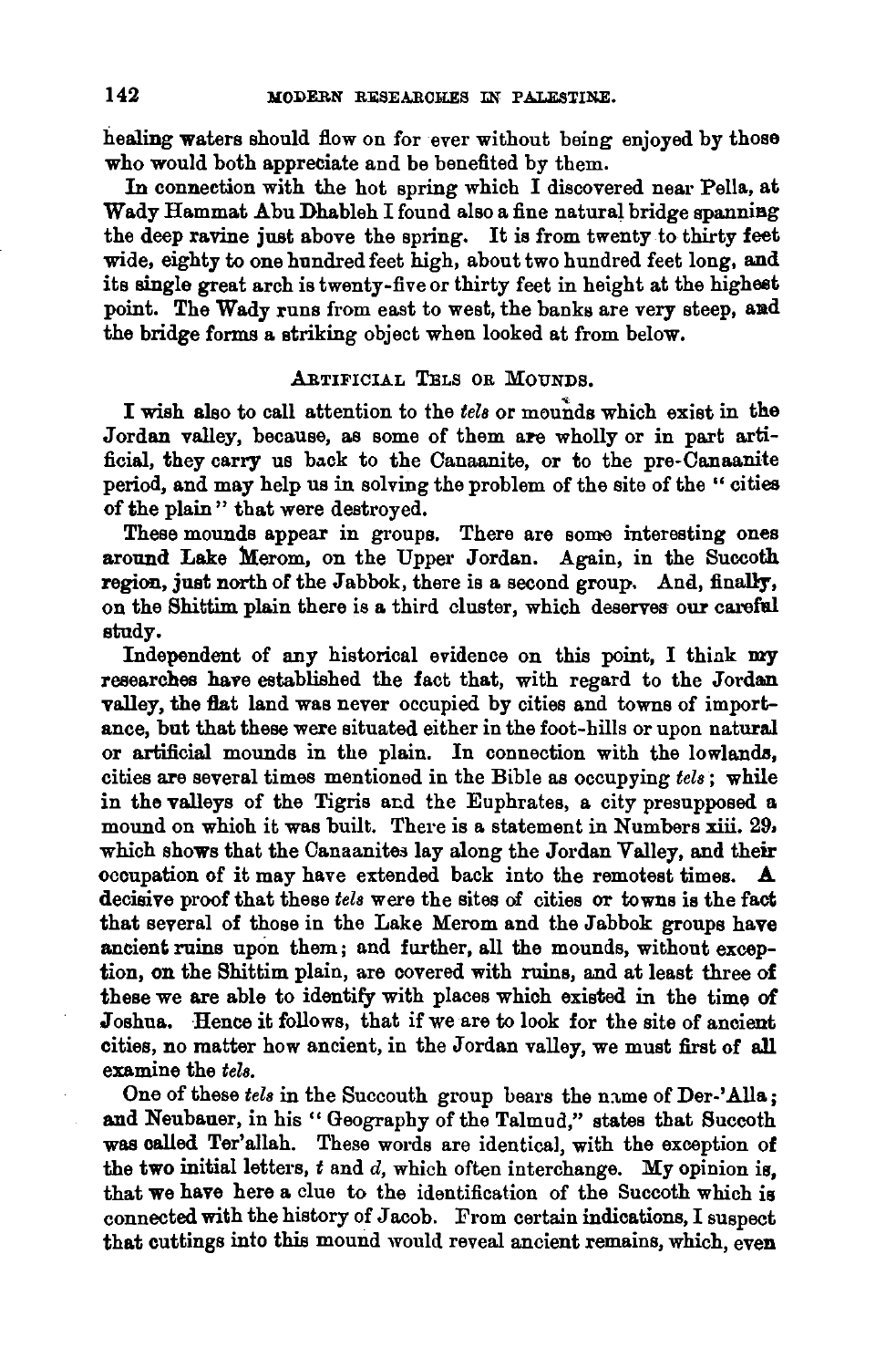if they did not consist of numerous objects of gold and silver, such as have rewarded Dr. Schliemann's excavations, might, nevertheless, be extremely important in elucidating the history and antiquities of this valley. Somewhere in this immediate region were the brass founderies of King Solomon, where the metal work for the temple was cast; and as tke same physical conditions exist now that existed in Solomon's time, it is not improbable that future researches and excavations may enable us to point out the exact locality where that work was done.

It may be well to notice the fact that, at certain points along the valley, there are slight elevations, which may be called *littoral mounds*. They are, however, not remarkable in any way, and have no importance to deserve our notice. This fact is referred to because a certain critic. of my work, who withholds his name, has stated that all the mounds in the valley were *"mere Uttoral mounds."* With all due respect, I must say that this critic writes without any adequate knowledge of the facts, and that the mounds of which I am speaking are beyond dispute wholly or in part artificial. My chief reasons for this opinion are-1st. That in a few cases, where they have been cut into, ruins, walls, pottery, and bricks have been found. 2nd. Columns, capitals, and fine squared stones project from the ground, suggesting the existence of buildings there in ancient times. 3rd. Supporting walls exist in a few cases, formed of several tiers of great boulders or blocks of unhewn stone, which are four or five feet thick, eight and ten, and even twelve feet long, and six feet wide ; and in two or more cases, where the walls formed angles, there were foundations apparently for towers.

## THE SHITTIM PLAIN.

But I wish to direct especial attention to the Shittim plain, which is about fifteen miles in extreme length by seven or eight in width. With it I include now the oasis of Nimrîn, which is at the north end of this plain. Here is situated Tel Nimrin, covered with ruins, which corresponds to the Bethennabris of Josephus (War., 4, 7, 4), and likewise to the Beth Nimrah of the time of Joshua.

For the sake of convenience, I will consider the section south of the Nimrîn oasis as the Shittim plain proper. It is watered by two fine streams, which pour down from the mountains in Wady Kefrein and Wady Hasban.

In some respects this plain, as thus defined, is one of the most interesting portions of the Holy Land. Among the memorable historical events connected with it may be noticed the sin of the Hebrews with the Midianites, and the terrible retribution visited upon those .idolaters; also the completion of the law, and the farewell of Moses; the sending forth of the spies to Jericho, and the final preparations before crossing tho Jordan.

We find here five remarkable tels, namely: 1. Tel Kefrein, which corresponds to the Abila of Josephus, and to Abel Shittim of Joshua's time. 2. South of this is situated Tel er Rama, which corresponds to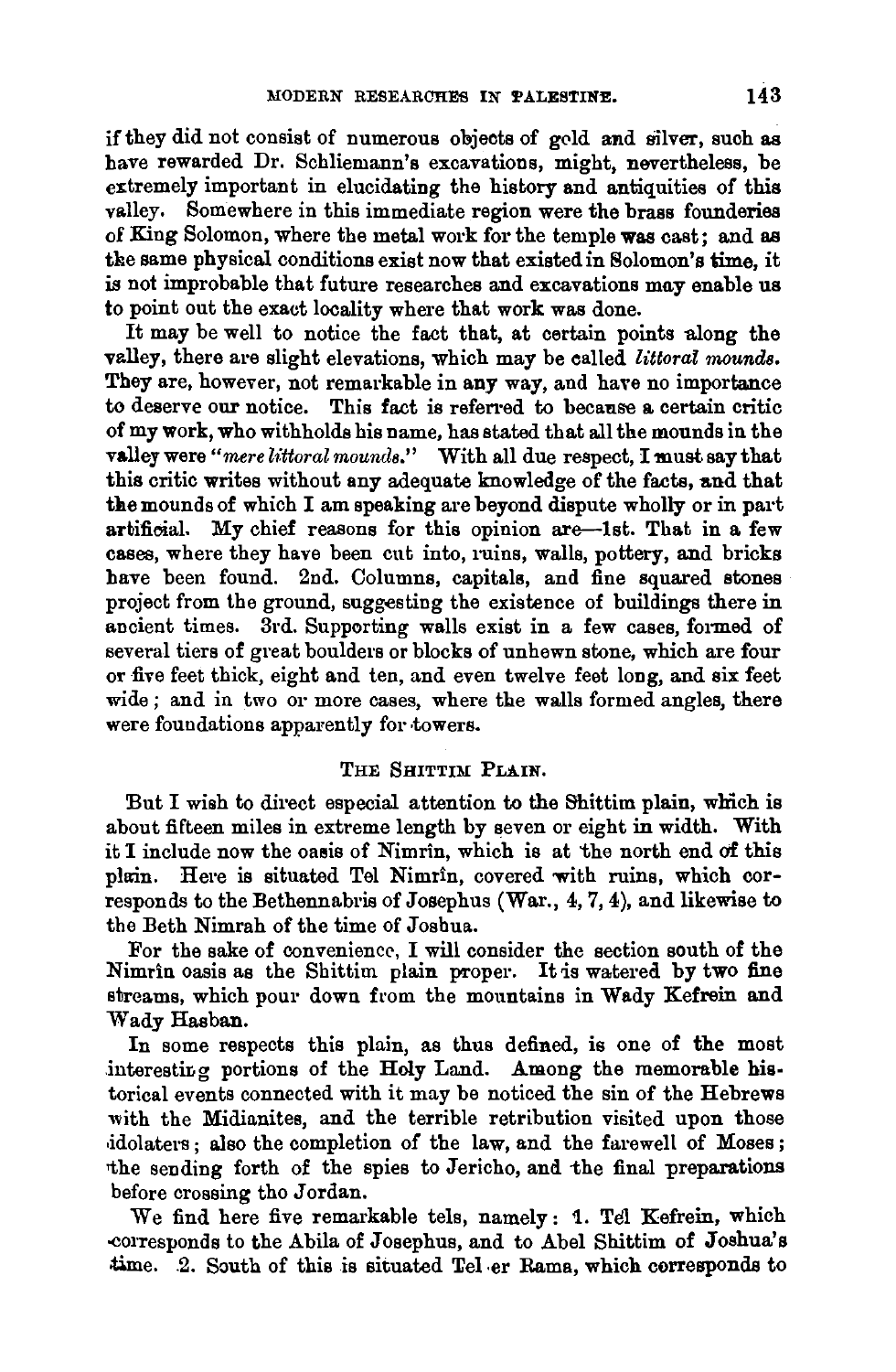the Beth Ramtha of Josephus, and to the Beth Haram (or Haran) o£ Joshua. Herod Antipas rebuilt or fortified this place, as it belonged to Perea, which was a part of his territory, and, in honour of Julia, the wife of Augustus, gave it the new name of Julias, or Livias, for it bears in history beth these names. There is sufficient ground, I think, for supposing that here the notorious feast was held when John the Baptist was beheaded. This point is one of the localities where I am particularly anxious to make excavations. 3. Following still south an irregular line from Tel Kefrein, and Tel er Rama, we have a place called Suweimeh, which, from its position near the Dead Sea, also from its distance from the other places as indicated in the Talmud, Eusebius, or Josephus, and from the signification of the name, I think should be identified with the Bezimoth of Josephus, and with the Beth Jeshimoth of Joshua. When the Hebrews came down from the mountains of Moab, they pitched from Beth Jeshimoth on the south, to Abel Shittim on the north, and their tents must have covered the whole plain. the time of Josephus, Abila and Livias, and perhaps also Bezimoth, enjoyed the rank of cities. Between this irregular line already referred to as running north and south, and the Jordan, I crossed the plain in several directions, but found no ruins of any kind, nor any mounds of any importance. But between Tel Kefrein and Tel er Rama on the west, and the mountains on the east, there are two important tels which remain to be noticed. These are Tel el Hammam in the north, where there are extensive ruins and a hot spring ; and Tel Ektanu in the south, about two miles from the other, on which are some of the oldest ruins that I have yet seen in the country. As to Tel el Hammam, I have been unable thus far to find any clue to its ancient name.

Of Tel Ektanu I shall speak further, when considering the site of Zoar.

Let me ask you to bear in mind the fact that what I have called, for convenience, the Shittim plain proper, *i.e.,* the southern and maiu portion of the whole plain, has upon it a group of five tels or mounds, situated only a few miles from each other, all of which have ruins upon them, and three of which we can identify with cities which existed in the time of Joshua. I think we have a right to suppose-indeed, the historical notices are conclusive on this point-that these cities did not spring up in Joshua's time, but that they existed upon these sites from the earliest occupation of the valley.

In making any suggestions in regard to

## THE SITE oF ZoAR,

about which there have been various theories, it will be necessary to notice the account of the view which Lot had when he stood with Abraham on a hill near Bethel and looked down the Jordan valley towards the Dead Sea (Gen. xiii. 10). As the tenth verse of the thurteenth chapter of Genesis is rendered in our English Bible, the sense is not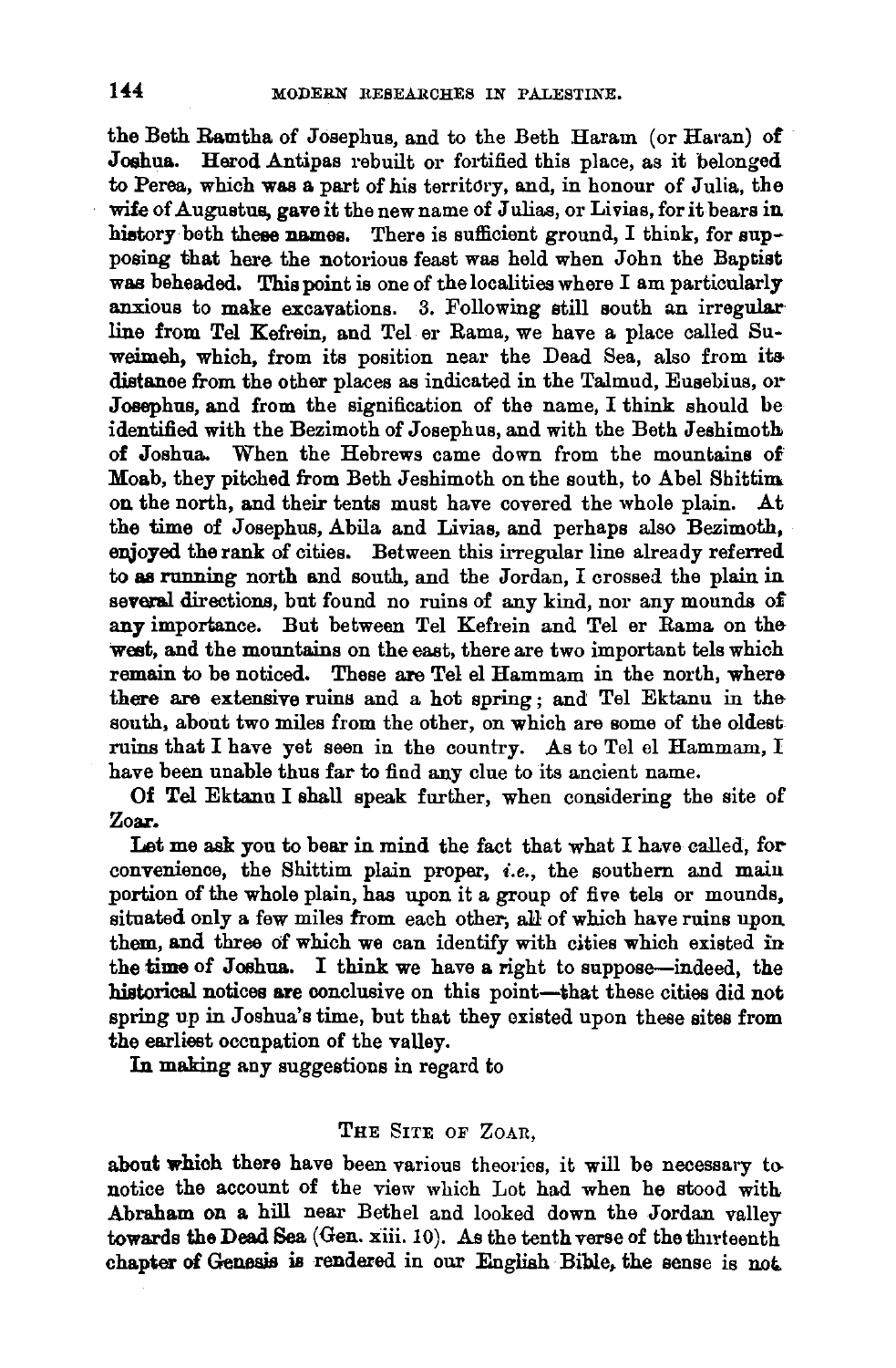very clear; but it will become so when we read, as we should, all the middle portion of the verse as a parenthesis, as follows:-

"And Lot lifted up his eyes and\_ beheld all the plain of Jordan (that it was well watered everywhere, before the Lord destroyed Sodom and Gomorrah, even as the garden of the Lord like the land of Egypt), until thou comest to Zoar."

The last clause qualifies the first. Lot saw all the plain of Jordan as far as Zoar, or until you come to Zoar. Zoar was both the limit of the plain and the limit of his vision in that direction, as far as the land was concerned. How much of the Dead Sea he saw is not stated ; but no human vision, unless miraculously aided, could reach to the southern end and distinguish anything; while from the point where he stood the greenness and beauty of the great Shittim plain are distinctly seen. I make this remark because it has been advocated by some writers that the Zoar of Moses and Lot's time was at the south end of the Dead Sea. Such persons suppose it to be implied in the passage just quoted, that Zoar, *thus situated,* could be seen from the point where Abraham and Lot stood. But I think it is to do violence to the language and to the facts of the case to attempt to make the phrase " all the plain of the Jordan" include the salt marsh at the southern end of the Dead Sea, which is fifty miles from that river, and has nothing to do with it. Indeed, the region there belongs to another water system altogetherentirely distinct from that at the northern end of the sea, with which the Jordan is connected (compare the significant phrase found in Josh. xv. 5, "unto the end of Jordan").

The plain which Lot saw as being "well watered everywhere" would continue so unless such great geological changes followed or accompanied the destruction of Sodom and Gomorrah as to cut off the water supply from the neighbouring mountains, which is nowhere stated or even hinted at, nor are there in the region itself any geological evidences of such a change or convulsion.

If Lot saw the plain of Jordan as far as Zoar, and observed that it was well watered everywhere, the inevitable conclusion is that the place must have been at the north end of the Dead Sea. This is an important point gained. It is a fact which cannot be ignored, and which must be considered in any discussion of the question of the site of ancieat Zoar.

The same fact is brought out in the account given in the thirty-fourth chapter of Deuteronomy of the view which Moses had of the promised land, including the Jordan plain. The statements in this passage are clear and the order of events is systematic. Moses, we will suppose, was standing on the summit called "Siaghah," near to Mount Nebo, or one of the Nebo group of hills. He first looked north and saw Gilead and Naphtali; then, turning to the west, he saw Ephraim, Manasseh, and all the land of Judah; he next turned to the south; and he finishes by looking down upon " the plain of the valley of Jericho unto Zoar;" and this plain and valley, at whatever point Zoar was situated, were at his very feet.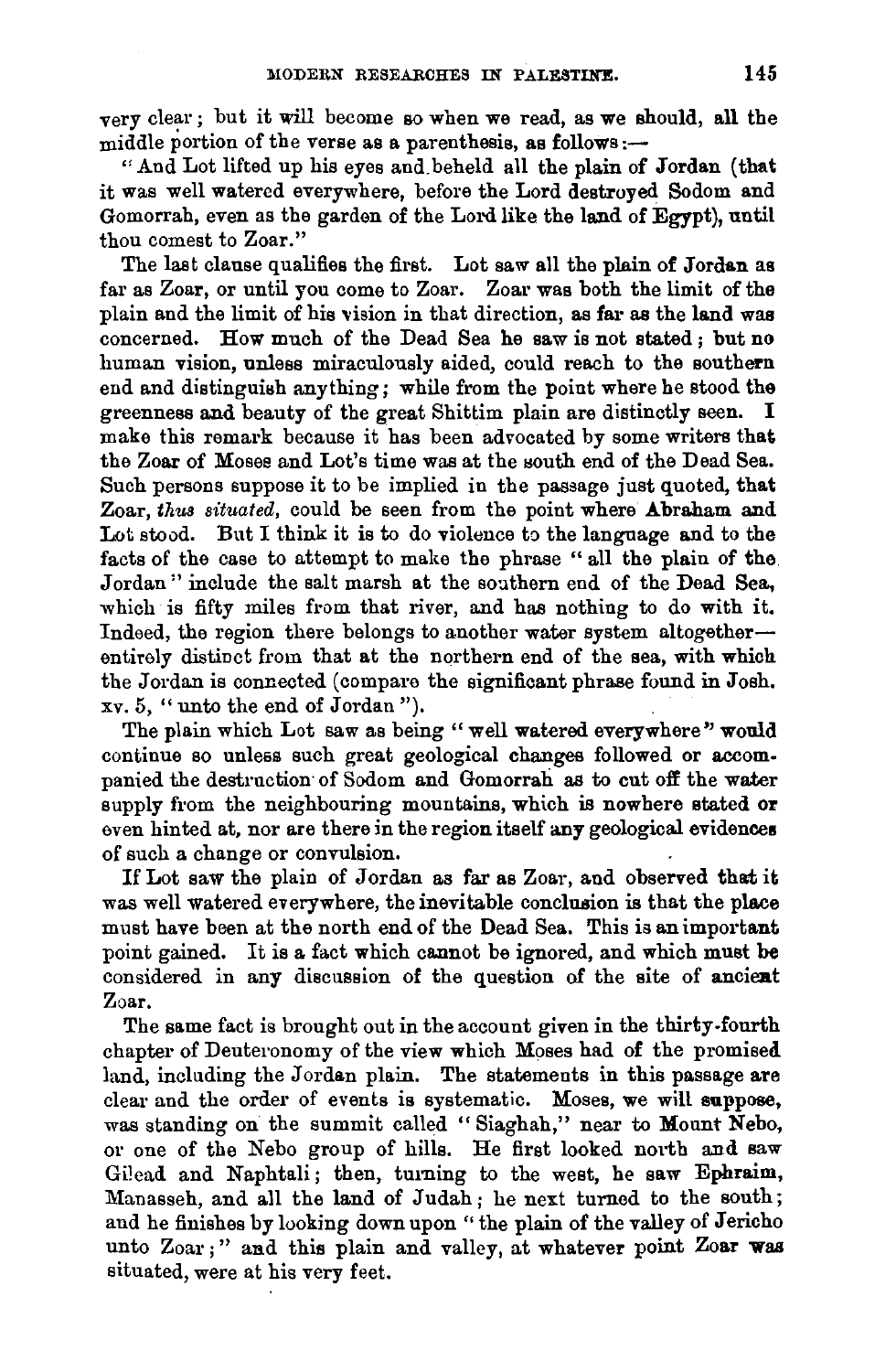ţ

One, standing where he stood, cannot fail to realise the force of the Hebrew words of the third verse of the chapter just referred to, namely, *ciccar,* which includes the plain on both sides of the river; and *bikath*  (valley), which signifies a great cleft between mountains. The mountains appear here as if they had been spread apart, and the plain been sunk far down between them.

If Zoar is to be located at the southern end of the Dead Sea, this passage in Deuteronomy becomes confused, and the words "the plain of the valley of Jericho unto Zoar" have no intelligible meaning. Henco the view of Moses, like the view of Lot, appears to bear directly upon the question of the site of Zoar. And it is so evident that it hardly needs to be stated, that any hints bearing on the true site of this city help us also in attempting to locate the sites of what are called the "cities of the plain."

J will now give a summary of the main facts l)earing upon this question:

1. *A.* tradition has existed in past ages that the cities of the plain were submerged. Indeed, I have seen, in ancient maps, Sodom, Gomorrah, Admah, and Zeboim represented, at convenient distances from each other, at the very bottom of the Dead Sea. For instance, Thomas Fuller's quaint book, *"A.* Pisgah Sight of Palestine," A.D. 1650, has a map which places them in this manner; and represents them as enveloped in flames, notwithstanding the fact that they are 1,300 feet deep in water. But for this tradition there is no warrant in the Bible; and, besides, it is established beyond dispute by geological researches that the surface of the Dead Sea was never *less in extent* than it is at present. During past geological periods it has gradually contracted to its present limits. I have myself traced an old shore-line distant about two miles from the present one. It is evident, beyond question, that the sites of from the present one. It is evident, beyond question, that the sites of these cities are not to be looked for at the bottom of the sea.

2. The supposition that the shallow water south of the peninsula, or el Lisan, covers these sites has, for the same reasons, no foundation, and is to be abandoned in like manner. Dr. Robinson advocated this theory; but I am sure he would have been the first to reject it had the geological facts been known to him which modern researches have brought to light. 3. There is no warrant in the Bible for supposing that the *sites* of these cities were destroyed when the cities themselves were, or that they were obliterated, or that the region about them became desolate in consequence of their destruction. Indeed there is a passage in Deuteronomy (xxxii. 32) where " the vine of Sodom and the fields of Gomorrah" are spoken of in such a way as to indicate that this was far from being a barren region.

4. If the region where these stood was once fertile, it must always have remained so, unless, as I have before stated, some great geological change cut off the water supply from the neighbouring hills.

5. The region at the southern end of the Dead Sea is a salt marsh and desert, with only a narrow belt of inhabitable land skirting its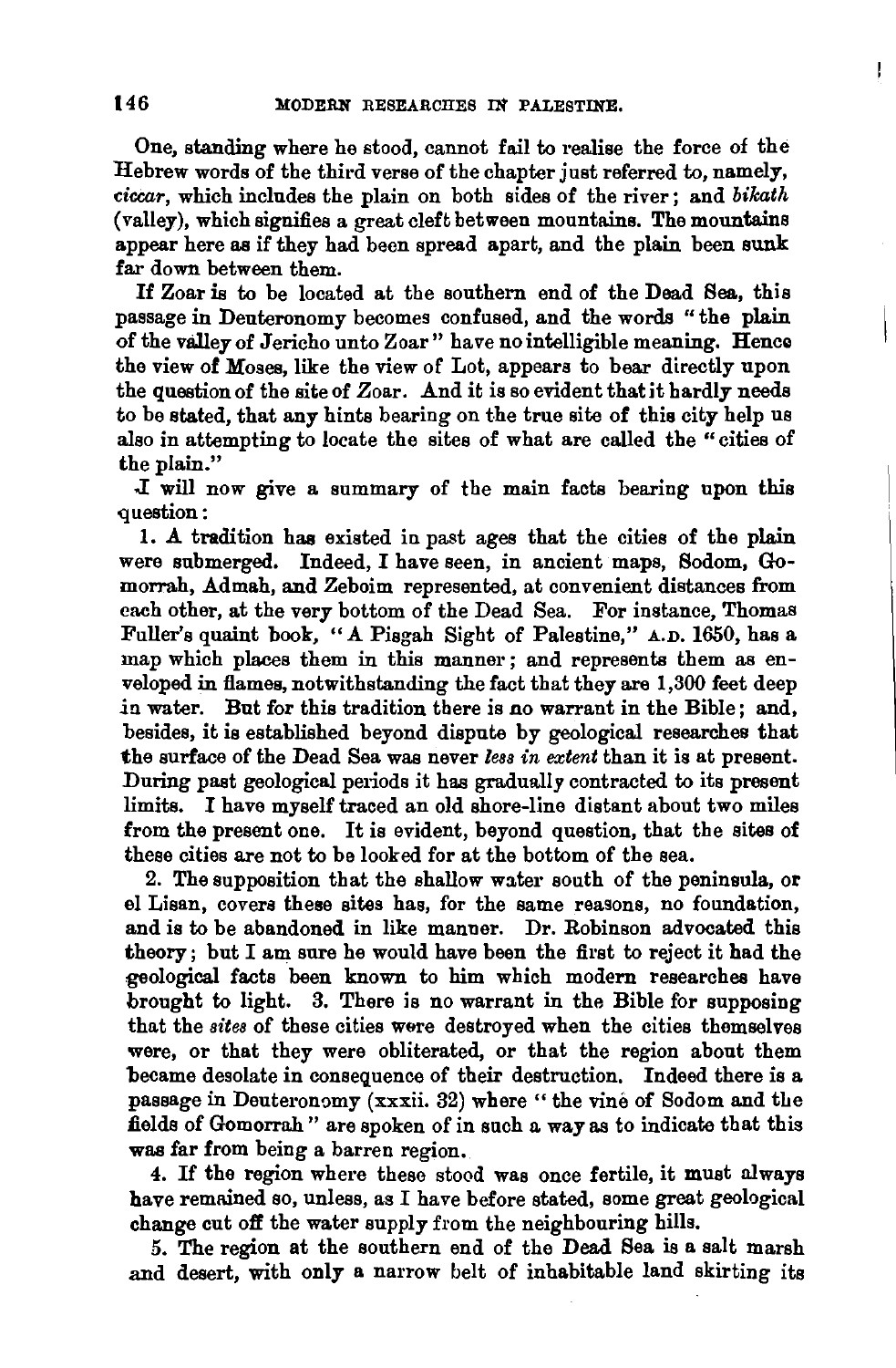eastern border at the foot of the mountains. It is not now and never has been a suitable place for cities.

6. On the other hand, at the north end of the Dead Sea, there is a large and fertile plain, which has been occupied by flourishing cities ever since the days of Moses and Joshua at least, if not from a period much more remote.

7. In speaking of the *tel system* of the Jordan valley, I have shown that the ancient inhabitants built their cities upon natural or artificial mounds, and not down upon the flat lands of the plain itself; and I have stated the fact that such *tels* or mounds, covered with ruins, exist at the north end of the Dead Sea, while there are none at the southern end.

8. As we can identify some of these *tels* with places which existed in Josephus' time, and still farther back with cities which existed in the time of Joshua, it is not unreasonable to suppose that these *tels* were occupied by cities in the time of Lot and Chedorlaomer. If we have historical evidence that these mounds were eligible sites for cities for a period of fifteen centuries before the time of Christ, and during that oeriod were occupied for that purpose, we may be justified in supposing that they were thus occupied from the earliest advent of man in that part of the country.

9. With regard to the account of the view of the Jordan valley which Lot had or of that which Moses had, in both of which Zoar is mentioned. any justifiable rules of interpretation compel us to look for the site of Zoar, which was one of the doomed cities, at the north end of the Dead Sea.

10. Only five sites are required, namely-Sodom, Gomorrah, Admah, Zeboim, and Zoar; and on the Shittim plain we have exactly five sites -Tel Kefreiu or Abel Shittim, Tel er Rama or Beth Haram, Suweimeh or Beth Jeshimoth, Tel el Hammam and Tel Ektanu.

11. What are termed the "cities of the plain" appear to have formed a group in rather close proximity to each other, because 'cities that are many miles apart cannot be said to be destroyed by one and the same conflagration. Hence, if we find their sites at all, we should expect them do be quite close together; and this is precisely the case with the five sites to which I have just referred.

12. It is important to remember that Zoar formed one of the group that were to be destroyed. It was near the others and in the same plain with them, but nearer the mountain than any of the rest. As Lot, who had no time to flee to the mountains, wished to make this city his temporary refuge, it was spared on his account.

13. In the account of the catastrophe, all the time allowed to Lot to flee from Sodom to the "little city," which was his temporary refuge, was from dawn to sunrise. The fatal objection to all the hitherto proposed sites of the "little city" is that they are several times too far from the scene of the disaster, whether the cities that were destroyed are placed at the south or at the north end of the Dead Sea. Zoar, consequently,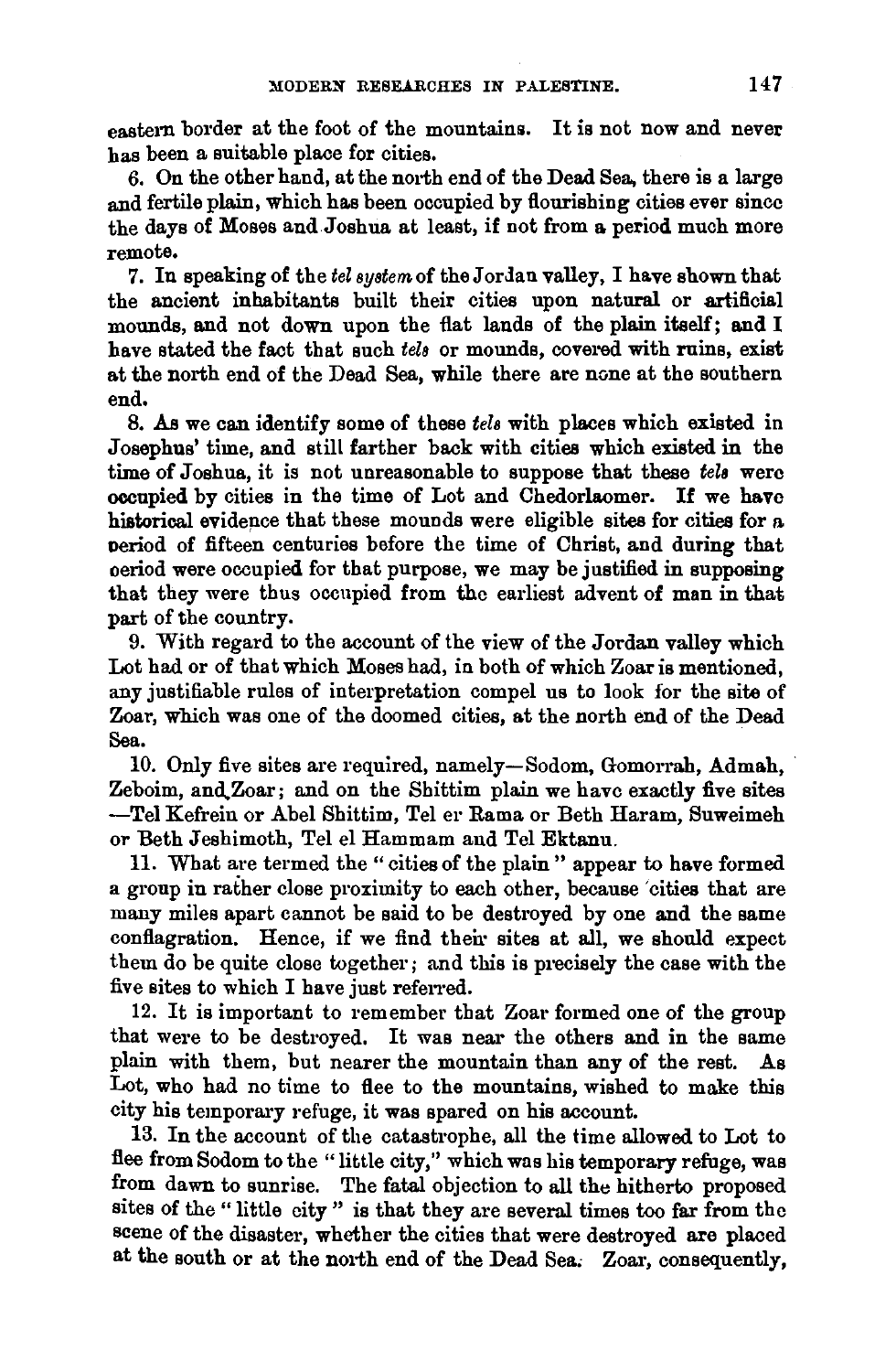must form one of a group of cities, as I have said, and this fact must be borne prominently in mind in any attempted identification of its site.

These thirteen facts, now stated, seem to be fair and reasonable. They are forced upon us by an examination of the Hebrew record of the event, in connection with careful researches upon the ground itself; and they all appear to have a legitimate and important bearing upon the question which we are trying to solve.

But is it possible for us to come to any more definite conclusion as to the site of ancient Zoar *?* I think we are able to decide with strong probability, if not with absolute certainty. .

In the group of mounds which exist on the Shittim plain I havereferred to one called "Tel Ektanu." This is in some respects the most remarkable one of all this cluster of ancient sites. In the first place, the ruins upon it appear to be of a very great age. Again, itaposition deserves notice, since it is nearer the mountains of Moab than any of the others; and although it cannot be reckoned as one of thefoot-hills, it is so situated as to command an extensive view of thewhole plain around and below it. I learned the name from some of the most intelligent of the Arabs who belong in that region-questioningdifferent persons on different occasions, that there might be no mistake about it. They could, however, give no account of the origin and. meaning of the name, except to say that it was very old. They said, also, that the ruins upon this *tel* were the most ancient of any that wereknown to them.

The name itself has no meaning in Arabic, and we are compelled tolook elsewhere for its origin and signification. It appears to be the Hebrew word "Katan," which means *little* or *the little one.* Zoar has the same meaning, and the two words are synonymous. Thissignification is appropriate for this *tel,* as compared with the others. It is a well-known fact that the Phonicians had, in ancient times, one or more cities named " Katana" or " Katane."

If the cities that were destroyed were at the north end of the Dead Sea, this Tel Ektanu would be exactly in the direction which Lot would. take, if his intention was to hasten to the neighbouring hills, or towardsthem, for safety; and its distance from the rest of the mounds corresponds well with the time allowed the fugitive-namely, from dawn to sunrise.

The fact that one Hebrew word has been substituted for another identical with it in meaning, *i.e.-Katan* for *Zoar,* ought not to be urged as an objection to identifying Tel Ektanu with the site of the "little city" to which Lot fled, provided all the other circumstances. of the case point to it as the real one. Besides, it is much easier tounderstand how this substitution could have taken place than it is tounderstand how the name " Bela," by which this place was known in Chedorlaomer's time, could have given way to Zoar.

The anonymous critic already referred to thinks he has overthrown. this whole attempt to identify *Ektanu* with the Hebrew word *Katan* by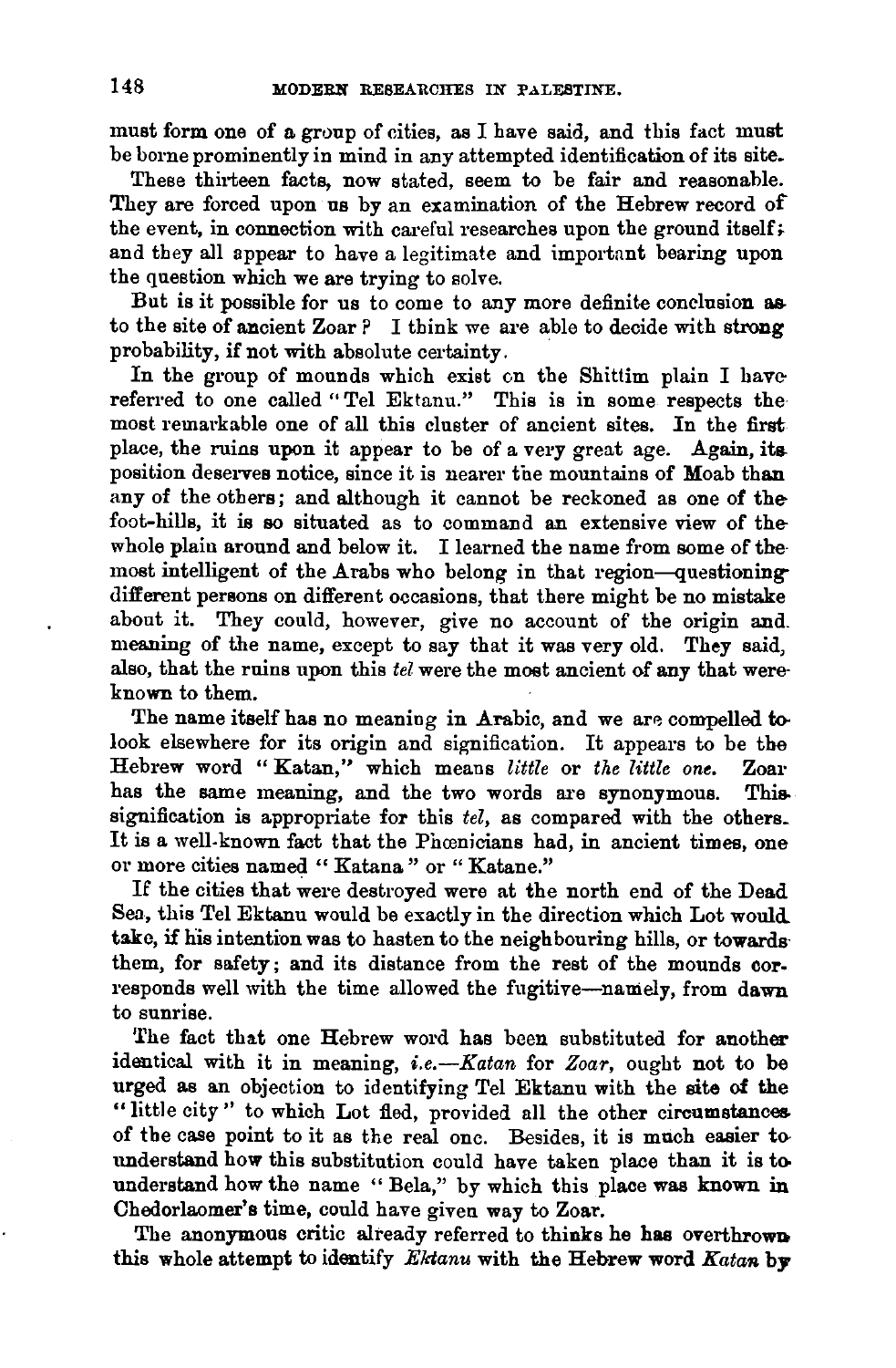asserting that "these words resemble each other only in their English transcription-the *t* of Katan being the Hebrew *teth*, and the *t* of Ektanu being the AT&bic *ta-two letters,"* he continues, *"which never interchange."* To which I reply that we have the Hebrew word *Katal*  written with a *teth*; while the same or a corresponding word in Arabic. *Katala*, is written with a tu-precisely the change which it knows.<br>
says can never occur. If this person had examined any standard says can never occur. If this person had examined any standard Hebrew grammar or lexicon, he would have seen that the change which he asserts is impossible is recognised by the authorities as existing and occurring in certain cases (see Gesenius, Fürst, Böttcher, Ewald, and others).

To sum up, I would say that, in my judgment, they are not merely accidental circumstances: 1. That this *tel* should be one of a group of five, the exact number required by the Scripture narrative, and all of them ancient sites. 2. That it should be in the same plain, but nearer the mountains of Moab. 3. That the direction and distance should correspond minutely with the requirements of the Biblical account. 4. That the ruins upon it should be some of the oldest in the country. 5. And that the name it bears should have no meaning in Arabic, but be apparently the Hebrew word signifying "the little one," which is the precise meaning of the name of the place to which Lot fled.

After a thorough examination of the region itself, and a careful consideration of all the facts bearing upon the question, I think there are unanswerable arguments in favour of the opinion that the "cities of the plain" were situated at the north end of the Dead Sea, and upon the mounds whose names I have given, and that Tel Ektanu is identical with the site of ancient Zoar.

It is a matter of great interest to know that some of the apparent difficulties connected with the Bible have been solved or dissipated by the researches that have been made in the Holy Land. One of these is with regard to the vast number of inhabitants which the country is said to have possessed, and the great fertility which it is alleged the country formerly enjoyed. And in the time that remains to us this evening, I propose to invite your attention to a *general summary of the evidence for the fertility and populousness of this region east of the Jordan in ancient times.* 

I. Let ns glance first at the *people* who have occupied this region. 1. For some centuries previous to the Moslem conquest, in A.D. 635, the population was largely Christian, industrious and peaceful, with churches and schools, enjoying the benefits of education and religion. 2. Before them were the Romans, who filled the land with temples and public works, which they adorned with the highest art. 3. Before the Romans were the Nabatheans, who are described as united and peaceable, enterprising, and considerably advanced in culture and wealth. When a Greek army was sent by Antigonous, the successor of Alexander, three centuries before the birth of Christ, against Petra, their capital, they were routed and slaughtered by these little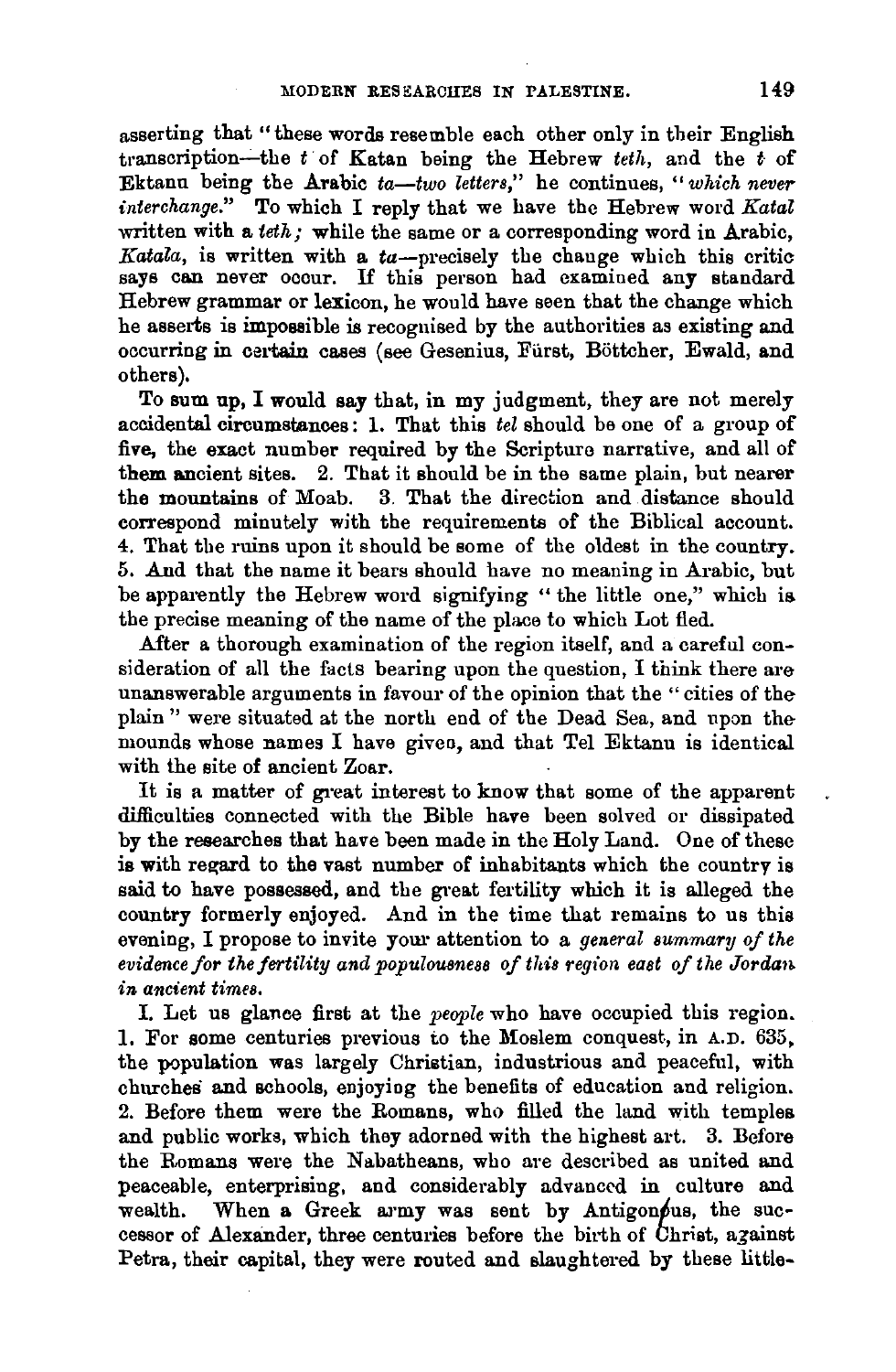known people of the desert. This was the first introduction the Greeks had to these inhabitants of the desert; and the Assyrian records which have recently been brought to light show that six or seven centuries before Christ, the Nabatheans were a powerful kingdom, and able to offer a formidable resistance to the disciplined armies from the Euphrates. 4. As we cannot give accurate details of the period intervening between the Nabatheans and the Hebrews, it will be sufficient for our present perpose to mention the Israelitish occupation, when the desert bounded their country on the south and east, the Jordan on the west, and Mount Hermon on the north. The children of Israel*i.e.*, the two and a half tribes that occupied that region-were possessed of wealth, and could at one time command over forty thousand valiant men of war. 5. Before the Hebrew invasion under Moses and Joshua. the land was occupied by the Amorites, under the leadership of the famous Kings Sihon and Og. 6. And history reaches yet further back, even to a race of giants who had flourished and grown old upon this soil, and whom the E!amito King Chedorlaomer once subdued, at least six centuries before the time of Moses. I have found in at least half a. dozen places east of the Jordan some remarkable Cyclopean remains, which I have good reason for supposing date from the people called "the giants," or the people that had flourished and grown old here before the advent of the Hebrews. If we except the twelve centuries that have elapsed since the Moslem conquest, this region has always been inhabited by people who were distinguished by enterprise and strength, or by intelligence and wealth.

II. Again, we learn from the cuneiform records that the provinces east of the Jordan and the Dead Sea were invaded by the Assyrian armies as many as six or more times previous to the year 600 B.c.-a fact which shows that these lands, with their cities and people, were regarded by those Romans of Asia as enviable objects of conquest. It is noticeable that these stone pages of history mention that the conquerors took back with them from this region immense spoil-silver and gold and camels and costly articles, that had been captured or paid as tribute or ransom to the victorious king.

III. One of the most striking and convincing proofs of the populousness and the prosperity of this region in ancient times are the ruins which literally dot its surface from the Jordan and the Gilead hills east and south to the very border of the desert. Whoever has passed through this East-Jordan land is surprised at the number and magnificence of these ruined towns. Amman and Gerash, Kunawat and Bozrah, vie with Palmyra and Baalbek in the splendour and beauty of their ruins. At Gerash two streets ran through the city, crossing each other at right angles-one of them over a mile in length, and both of them were lined on either side with columns. Three hundred columns still stand upright amid these ruins-a mere remnant of the forest of columns that once adorned this city, which does not now boast of a single inhabitant! We speak of the "multitude of ruins;" of the surface of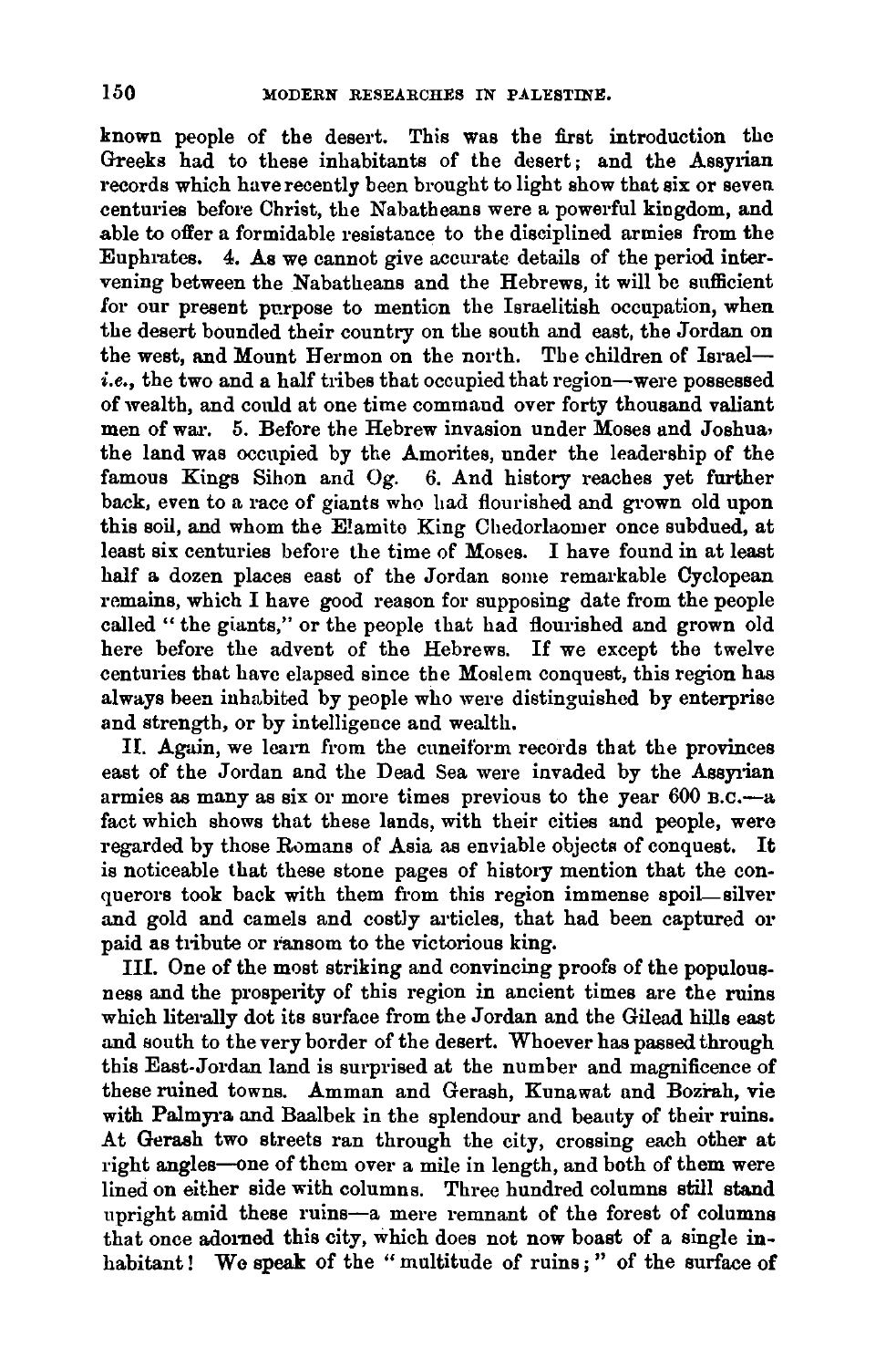the country being " dotted with ruined towns ; " let us look closely at the evidence and see for ourselves that these general statements are not exaggerations. The accurate Wetzstein, a former Prussian consul at Damascus, whose book is a standard work upon the Hauran, counted, from the castle at Bozrah, on the plain about that city, as many as thirty ruined towns. Dr. J. L. Porter, who by his researches and writings has rendered very important service to Biblical geography, stood once upon the castle at Salchad-the Salcha of the Old Testament -and counted not less than thirty ruined towns and villages from that commanding spot. From the ruins of Melah es Sarra, some hours east of Salchad, the Rev. W. Wright, formerly a missionary in Damascus, counted as many as fourteen ruined towns within sight from where he stood-i.e., in the south-east direction toward the desert. At 'Are an intelligent Druse, from whose house-top I overlooked the surrounding country, pointed out to me upwards of forty ruined cities and towns, most of whioh he called by name. Clustering about Kunawat, the Kenath of the Old Testament, there are the ruins of a dozen or more important places, some or all of which, in ancient times, were doubtless dependant upon the chief or central city; so that the group strikingly illustrates the Hebrew phrase, "Kenath with her daughter towns." The places already referred to are either south or in the most southern part of the Lejah, the Argob of the Old Testament; while the northern part of the Lejah, and the eastern and the surrounding plain, is likewise covered with ruins. Consul Wetzstein is authority for the statement that this eastern section of the Lejah and the slope; of the Hauran mountains contain at least 300 ruined cities and towns. It should be mentioned that a town of ordinary size contains 600, 800, or 1,000 houses. In the ancient Gaulanitis, lying between the Lejah and the Lake of Tiberias, Dr. Porter has stated that he had a list of 127 towns and villages, all of which were deserted with the exception of eleven. Among these random data no reference has been made to the cities, towns, and villages in the Gilead hills, in the Jaazer region, directly north of Heshbon, or in Moab, where they are numbered by scores and hundreds. I think that, taking the country from north to south and from east to west-go where you will and in whatever direction-you will come npon an important ruin in every half-hour of travel. I do not know where else on the face of the earth there is anything to equal or even to compare with the ruin-dotted surface of this East-Jordan land. Among these ruins I have myself visited and examined upwards of *sixty ruined churches.* I have examined and measured eleven of the *thirteen theatres* which there exist, including one vast *Naumachia,* or place where mock sea fights were held. The smallest of these would seat  $3,000$  people; and the largest, at Amman-the Rabbath Ammon of the Bible-which I measured a few months ago, would actually seat 10,000 people. Of these theatres the one at Kunawat, the two at Gerash, the one at Bozrah, one of those at Amman, and one of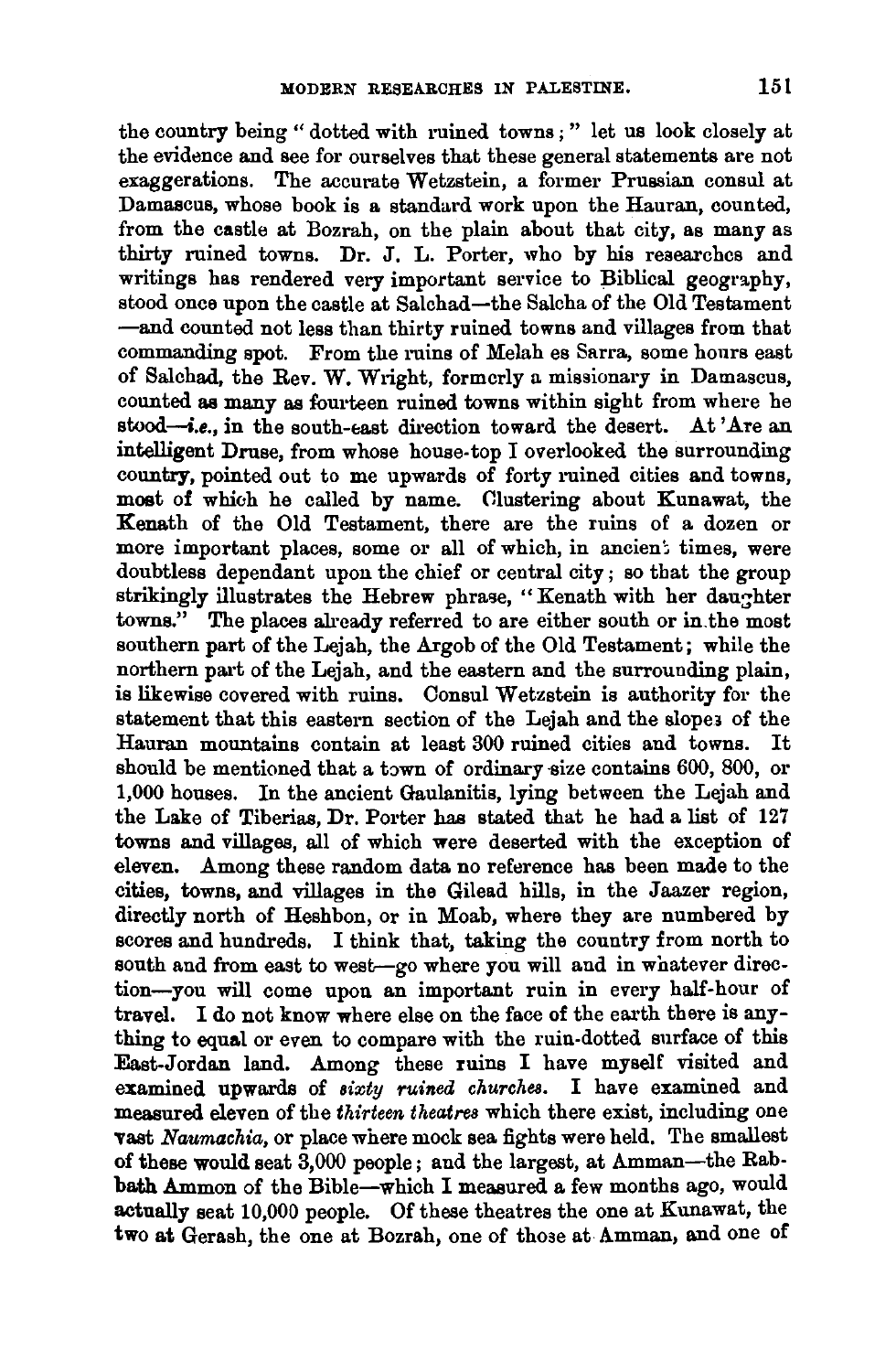those at Gadara, could easily be repaired and made ready for use again, at an expense of only a few thousand dollars. Three theatres at Gadara, two and a naumachia at Gerash, and two at Amman-how could the citizens of these places have needed so many costly structures of this kind? At the warm springs of Gadara, three miles from the city, there was a beautiful theatre, for the accommodation of those who frequented this famous pleasure-resort of antiquity. It is possible that the smallest of these theatres may have been roofed over, but generally they were open to the sky, unless covered by awnings. In some cases they were so built as to command a fine view of the surrounding country. That one in the western part of the city of Gadara, is especially worthy of notice on this account. The view is not only extensive but beautiful and magnificent. The spectators from their seats, while enjoying the play, could overlook the finest portion of Palestine. Five great fortresses were in sight; the whole country, from white-capped Hermon in the north far down towards Jericho in the south, filled with flourishing cities and towns, was before them in the distance ; and sunk below them to a vast depth was the Jordan valley, with the river winding through it; while almost at their very feet was spread out the charming Sea of Galilee, covered at that time with vessels, and surrounded with cultivation and life. And as this is but a specimen of the marvellous views which may be obtained from many of the mountain summits of the Holy Land, I sometimes feel that I can forgive its ancient inhabitants for choosing these hill-tops as sacred places. Yet it should be remembered that the grooves, the attractive scenery-all that was beautiful and enchanting in such localities as these, could not save the people from the grossest idolatry and the most lascivious rites.

IV. I have mentioned that I visited as many as *sixty ruined churches.*  But I visited only a portion of those that still exist; and how many existed in former times it is now impossible to tell. Among these were -cathedrals; and several of the larger edifices must have been erected at great expense, since they are spacious, splendid structures, and adorned with the highest art. And to give a hint of the extent of Christian influence in this region during the early centuries following the birth of Christ, I will mention that at one time Bozrah had seventeen bishops subject to its archbishop, and Damascus, Scythopolis or Bethshean, and Petra, had respectively twelve, seventeen, and twenty-three bishops subject to their archbishops. The ecclesiastical provinces of Damascus and Scythopolis included some territory not embraced in the East-Jordan district which we are especially considering; but with this small reduction the bishoprics that remain are numerous, and the churches were no doubt reckoned not by scores but by hundreds.

V. A fifth fact illustrative of the condition of this country in former times is that of the Roman roads. According to my own estimate, which I have made with considerable care, there wereeast of the Jordan, between Petra on the south and Damascus on the north, not less than 500 miles of road, touching all the important cities in that region and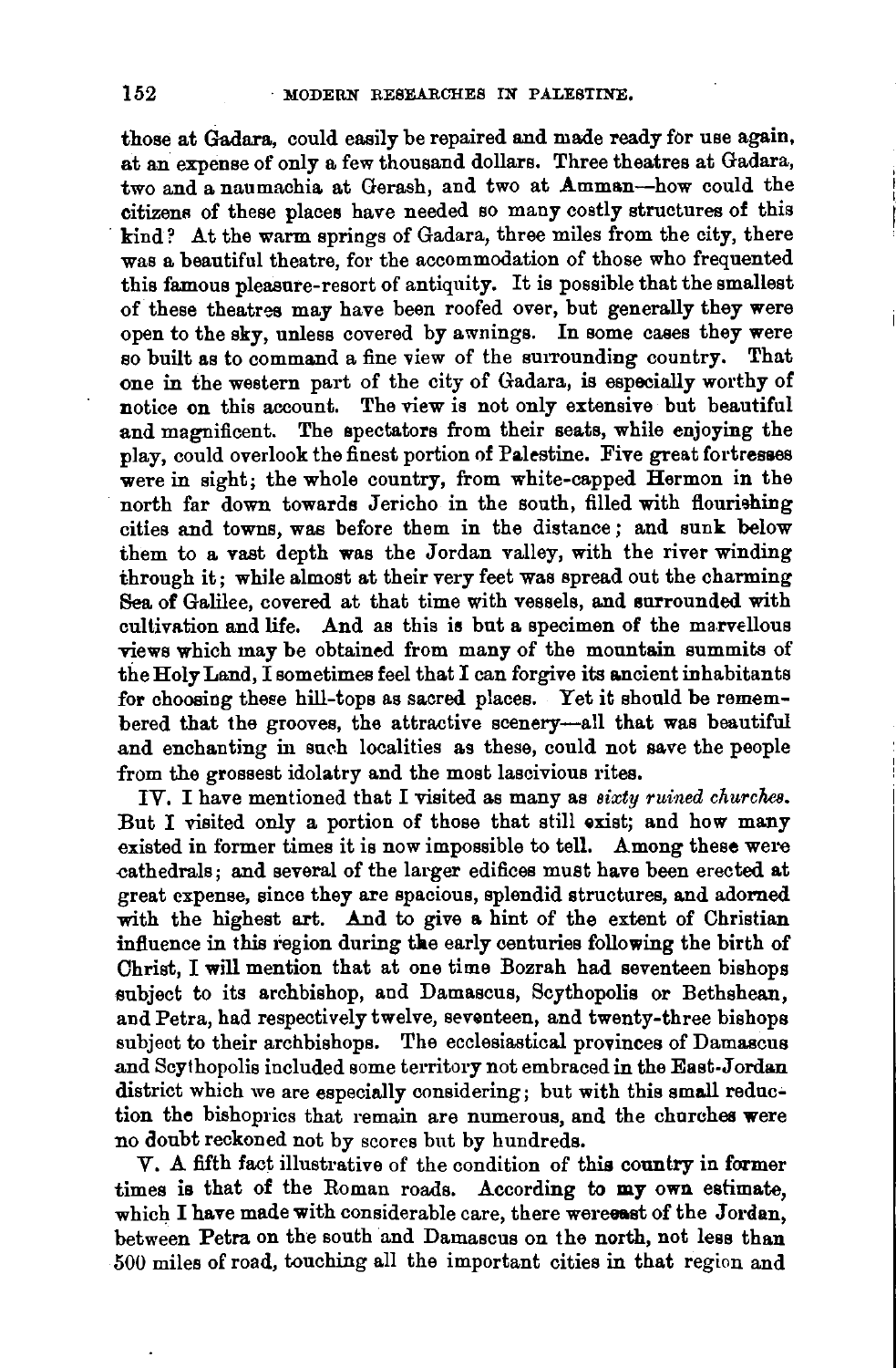leading to the seaboard. These roads were built upon honour. The engineers were skillful, and the workmanship was substantial and -enduring. Some of their bridges still remain, together with perfect sections of their roads here and there-surprising monuments of the -character of the Roman people. Hills were cut down, streams were bridged, a solid road-bed made of gravel, sand, and cement; on this bed .a pavement of squared stones was laid ; the line of the road, wherever the country would admit of it, was as straight as an arrow; the width of the roadway was pretty uniformly twelve feet; each side was lined with curbing-stone; and at proper intervals there were stations for watchmen and overseers, and others for relays of horses. On these roads they travelled one hundred, and sometimes two hundred miles in twenty-four hours; and at certain points I have found the ruts which were worn in the pavement by the chariot wheels. Whenever in "the wilderness beyond Jordan," I find a section of a Roman road that is well preserved, I always stop to admire the substantial workmanship which it displays, and especially to reflect upon the character of that government and people-that state of civilisation which demanded such convenient but costly means of intercourse. What a. -contrast in this respect between the Romans and the Turks ! *Those*  a people who made the land a paradise; *these* a people who turned the paradise into a desert.

VI. A sixth fact which must be considered in judging of this country in former times is that of the *inscriptions.* Perhaps 2,000 Latin, Greek, Nabathean, and Palmyrene inscriptions have been collected here, which furnish a multitude of details with regard to the government, religion, arts, and social life of the different races and peoples that once flourished on these now deserted and desolate plains.

VII. A seventh fact bearing on this subject is the evidence which the existing remains afford of the complete system of *irrigation* which the .ancient inhabitants perfected and employed. Details with regard to the numerous wells, cisterns, aqueducts, and vast reservoirs which were provided, cannot now be given; but we will simply refer to the valley of the Jabbok as an illustration. This valley is perhaps seventy miles long, and half a mile to two miles in width; and in ancient times every acre of it was reached by irrigating canals. Only the best portions of it are now under cultivation. The present owners of the soil never dig any canals; but whenever they wish to plant a certain piece of ground, they clear out and repair an old one. The Arabs say they did not make these canals, and that their fathers did not make them; but they have existed here from the oldest time. Some of these I have traced for five or six miles along the side of the hills or mountains, and the skill displayed in their construction-leading them under ledges and around bold, rocky headlands -shows that their builders had more means and intelligence than any people that have been settled here since the Moslem conquest. These couldj have been built by the Romans ; but as this valley was settled